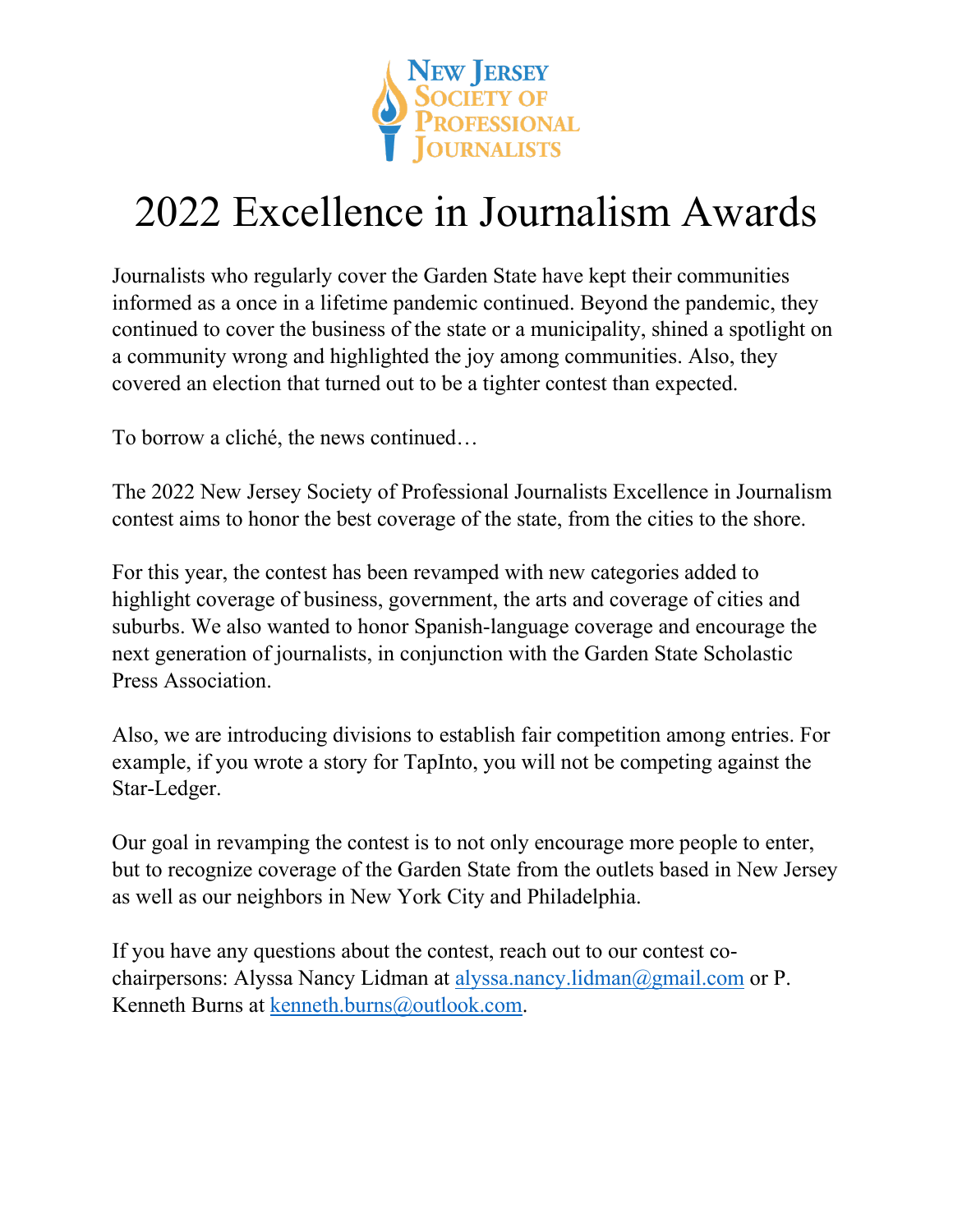

# 2022 Excellence in Journalism Awards Rules

## **ELIGIBILITY:**

This contest is open to all news outlets who regularly covers New Jersey.

A journalist is not required to be a resident of New Jersey so long as their work focuses on New Jersey, its issues and its communities.

Outlets based in Pennsylvania and New York are encouraged to submit entries of their coverage of New Jersey.

Entries for the competition must have been published or aired between Jan. 1, 2021 and Dec. 31, 2021

## **DEADLINE TO ENTER:**

Entries must be received online by 11:59 p.m. by Tuesday, March 15, 2022.

## **GENERAL RULES:**

- 1. Submitting the same entry in different categories is strictly prohibited, except in categories where a compilation of work is required.
- 2. There is no limit to the number of entries that can be made in each category.
- 3. Judges may shift a story to a category deemed more appropriate.
- 4. Judging of entries will be performed by an out-of-state SPJ Chapter, unless otherwise noted.
- 5. All contest entries become property of NJ-SPJ
- 6. Contestants agree to let us reproduce their work for the purpose of promoting future contests.

## **FEES:**

\$20 for SPJ members \$25 for non-SPJ members Fees are non-refundable. Entries without payment will not be considered. Proceeds will be used to fund NJ-SPJ programs.

### **DIVISIONS:**

Metro Division – New York and Philadelphia **Outlets** 

- M1 Print-based outlets
- M2 Radio and Television Stations licensed to towns outside of New Jersey. Spanish-language television network-owned stations licensed to New Jersey towns are included in this division.
- $M3 Digital-based outlets$

Garden State Division – New Jersey-based **Outlets** 

- GS1 Print-based publications
- GS2 Radio and Television Stations who are licensed to towns in New Jersey. Spanish-language television network-owned stations licensed to New Jersey towns are excluded in this division due to their inclusion in the Metro Division. Cable networks based in New Jersey are INCLUDED in this division.
- GS3 Digital-based outlets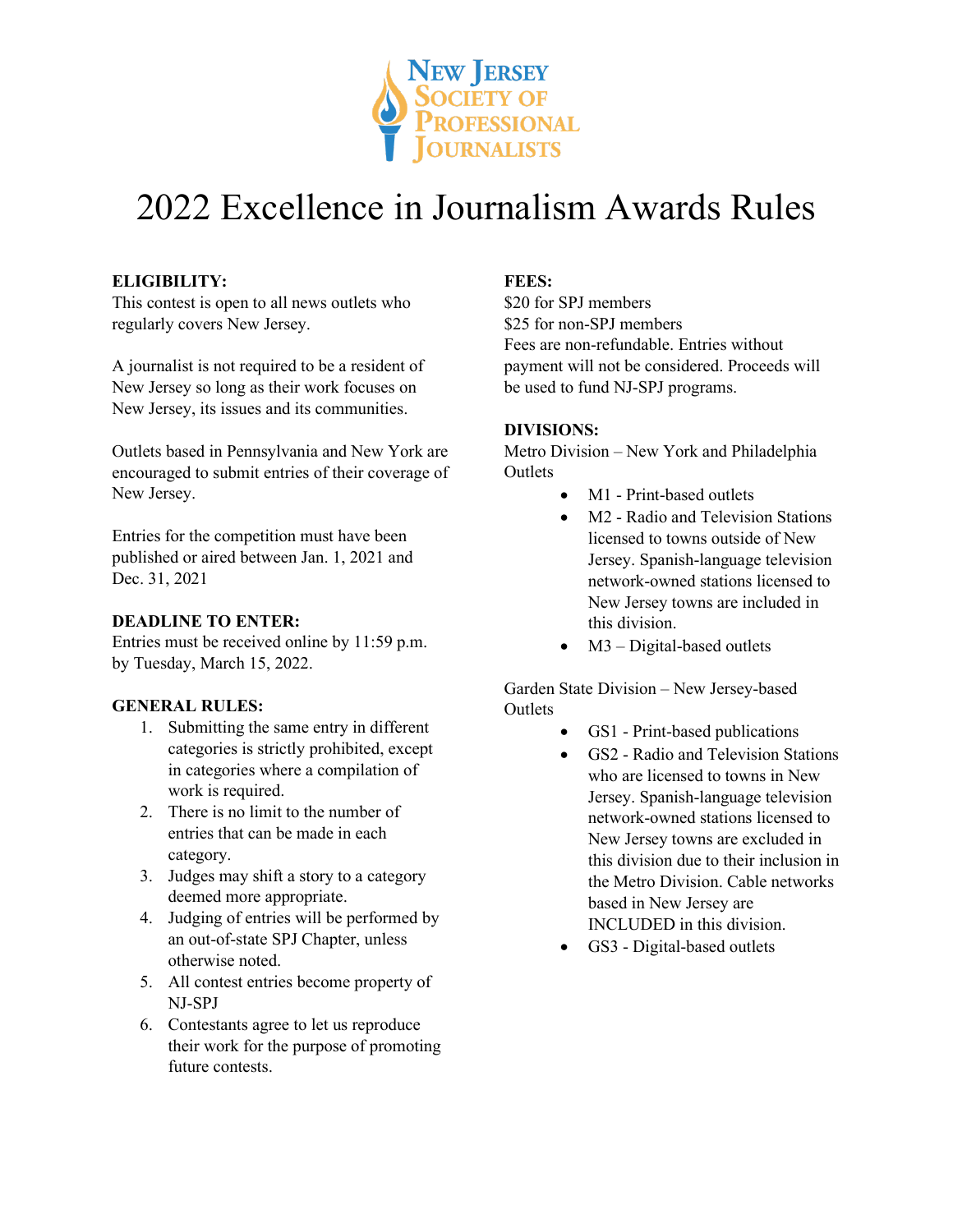

# 2022 Excellence in Journalism Awards Professional Categories

**1. BEST INVESTIGATIVE STORY** An individual, series or ongoing story that exposes wrongdoing or provides a public service by examining a community issue/problem.

### **2. BEST COVERAGE OF STATE**

**GOVERNMENT** Entries must demonstrate a commitment to covering the governor, Legislature, state agencies and other entities of the government. This is not just for daily coverage, but watchdog coverage and connecting the dots between the government and the residents of the Garden State.

### **3. BEST COVERAGE OF MUNICIPAL**

**GOVERNMENT** Entries must demonstrate a commitment to covering the mayor, municipal council and related entities. This is not just for daily coverage, but watchdog coverage and connecting the dots between the government and the residents of the municipality.

**4. BEST NEWS SERIES** Entries should exhibit coverage of a single topic over a number of stories/segments.

**5. BEST SPORTS FEATURE** A single story or series of stories on a person or topic. Non-game coverage is eligible for this category.

**6. BEST BUSINESS/CONSUMER STORY** Any story that focuses on either a business or consumer concern.

**7. BEST BREAKING NEWS COVERAGE** Entries should demonstrate one day's coverage of an unplanned, unexpected news event.

**8. BEST IN-DEPTH REPORTING** Any story that focuses on the following: a person, group of people, a community, a significant news event or significant community problem.

**9. BEST CONTINUING COVERAGE** Entries should demonstrate commitment to coverage of a

major story that requires more than one day's worth of reporting. This category is for general news topics outside of the COVID-19 pandemic.

### **10. SPECIAL CATEGORY: BEST COVID**

**COVERAGE** Entries should demonstrate coverage of the pandemic outside of daily briefings. Coverage should include, but not be limited, to stories about those on the front lines, people in recovery from COVID, acts of kindness, public service reporting.

### **11. BEST ARTS AND ENTERTAINMENT**

**COVERAGE** Entries should emphasize coverage of arts and entertainment in New Jersey demonstrating thoroughness, diversity and mastery of coverage.

**12. BEST PODCAST** The best digital-first program, not simply what aired. It can be an interview or a produced program.

**13. BEST DIGITAL NEWS VIDEO** For excellence in video for digital-based platforms. Entries should demonstrate the best quality and imagination in telling the story.

### **14. BEST NEWS PHOTOGRAPHY (PRINT**

**ONLY)** One photo, published in any format. Entries should demonstrate the skills of the photographer in capturing the story.

### **15. BEST TELEVISION NEWS**

**PHOTOGRAPHY** For excellence in television news photography. Entries should demonstrate the best quality and imagination in capturing the story.

**16. BEST USE OF SOUND FOR RADIO NEWS** 

**STORY** Entries should demonstrate technical skill and creativity to tell a story. Entry is limited to 15 minutes.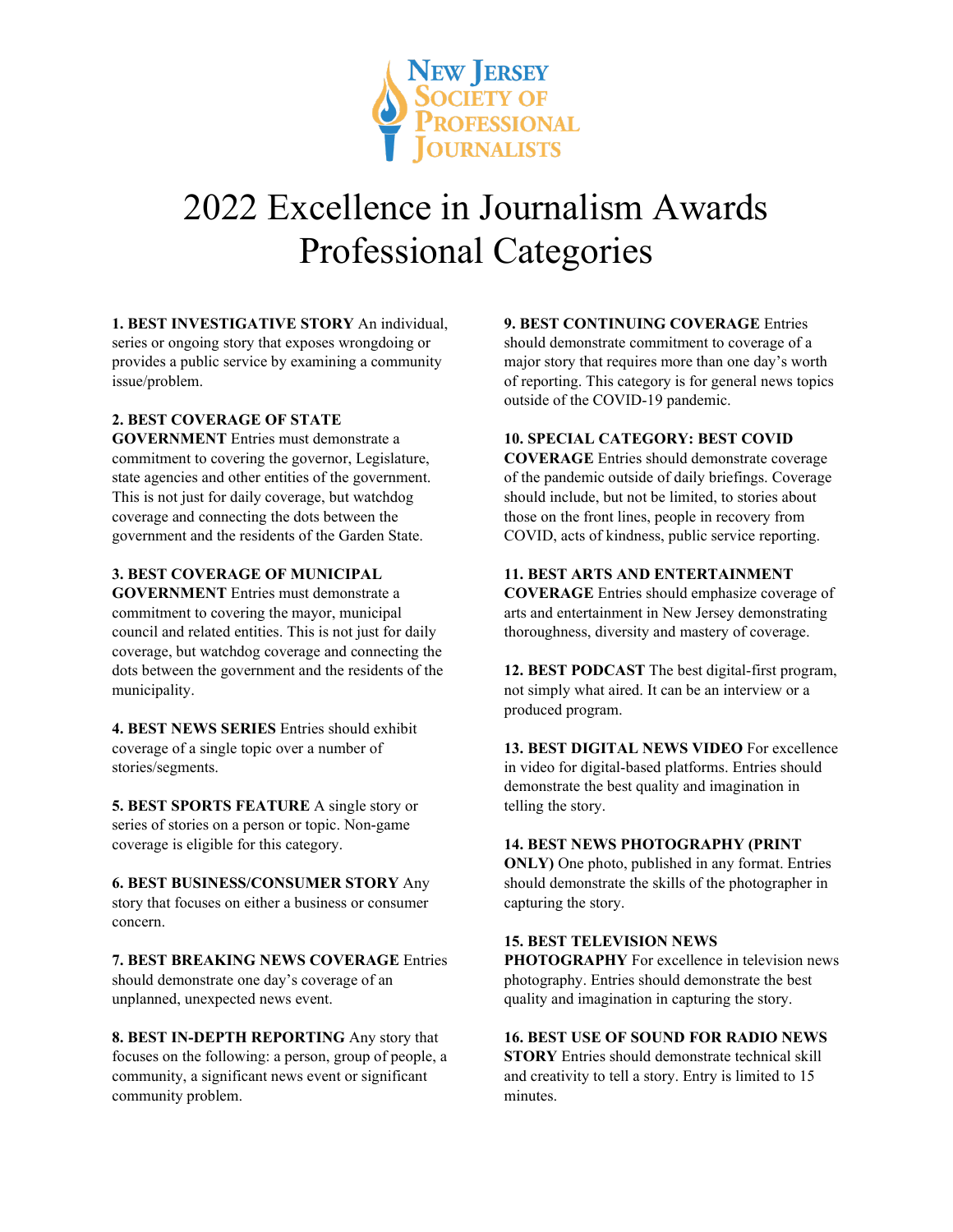

# 2022 Excellence in Journalism Awards Professional Categories

.

**17. REPORTER OF THE YEAR** Entry should highlight an individual's work during the year.

**18. BEST SHORT DOCUMENTARY** A standalone film/video that addresses an issue, topic or subject that is 30 minutes or shorter.

**19. BEST LONG DOCUMENTARY** A stand-alone film/video that addresses an issue, topic or subject that is longer than a half hour.

### **20. THE AMIRI BARAKA AWARD FOR BEST COVERAGE OF CITIES AND SUBURBS** This

award is for the best coverage of issues affecting New Jersey cities and their suburbs, particularly those in the same county. Entries should not be about law enforcement, which generally gets ample coverage in suburban media. Entries can be about anything else: Business, housing, health, education, infrastructure, the arts…anything that affects the vitality of cities and suburbs.

### **21. BEST NEW YORK TELEVISION COVERAGE OF NEW JERSEY**

### **22. BEST PHILADELPHIA TELEVISION STORY COVERAGE OF NEW JERSEY**

### **23. BEST NEW YORK RADIO STORY COVERAGE OF NEW JERSEY**

### **24. BEST PHILADELPHIA RADIO STORY COVERAGE OF NEW JERSEY**

Coverage in categories 21-24 should include a combination of stories (daily, in-depth and/or investigative) that -focuses on New Jersey; the state, its counties and municipalities. Each entrant should explain why they believe they provide the best coverage of New Jersey in support of its portfolio. Entries are limited to seven stories.

### **25. BEST PUBLIC AFFAIRS SHOW (TV AND**

**RADIO)** This award is for the best regularly scheduled program focusing on New Jersey issues. Time limit: 60 minutes; please remove commercials/breaks

### **SPANISH LANGUAGE CATEGORIES**

### **26. BEST GENERAL COVERAGE, SPANISH**

Entries should demonstrate best overall coverage of New Jersey with stories of interest to their audience Entries are limited to seven stories.

#### **27. BEST INVESTIGATIVE COVERAGE,**

**SPANISH** An individual, series or ongoing story that exposes wrongdoing or provides a public service by examining a community issue/problem. The focus should be of interest to a Spanish-speaking audience.

### **28. BEST NEW YORK SPANISH TELEVISION COVERAGE OF NEW JERSEY**

### **29. BEST PHILADELPHIA SPANISH TELEVISION STORY COVERAGE OF NEW JERSEY**

Similar to their English-language counterparts, categories 28 and 29 should include a combination of stories (daily, in-depth and/or investigative) that focuses on New Jersey; the state, its counties and municipalities. Each entrant should explain why they believe they provide the best coverage of New Jersey in support of its portfolio. Entries are limited to seven stories.